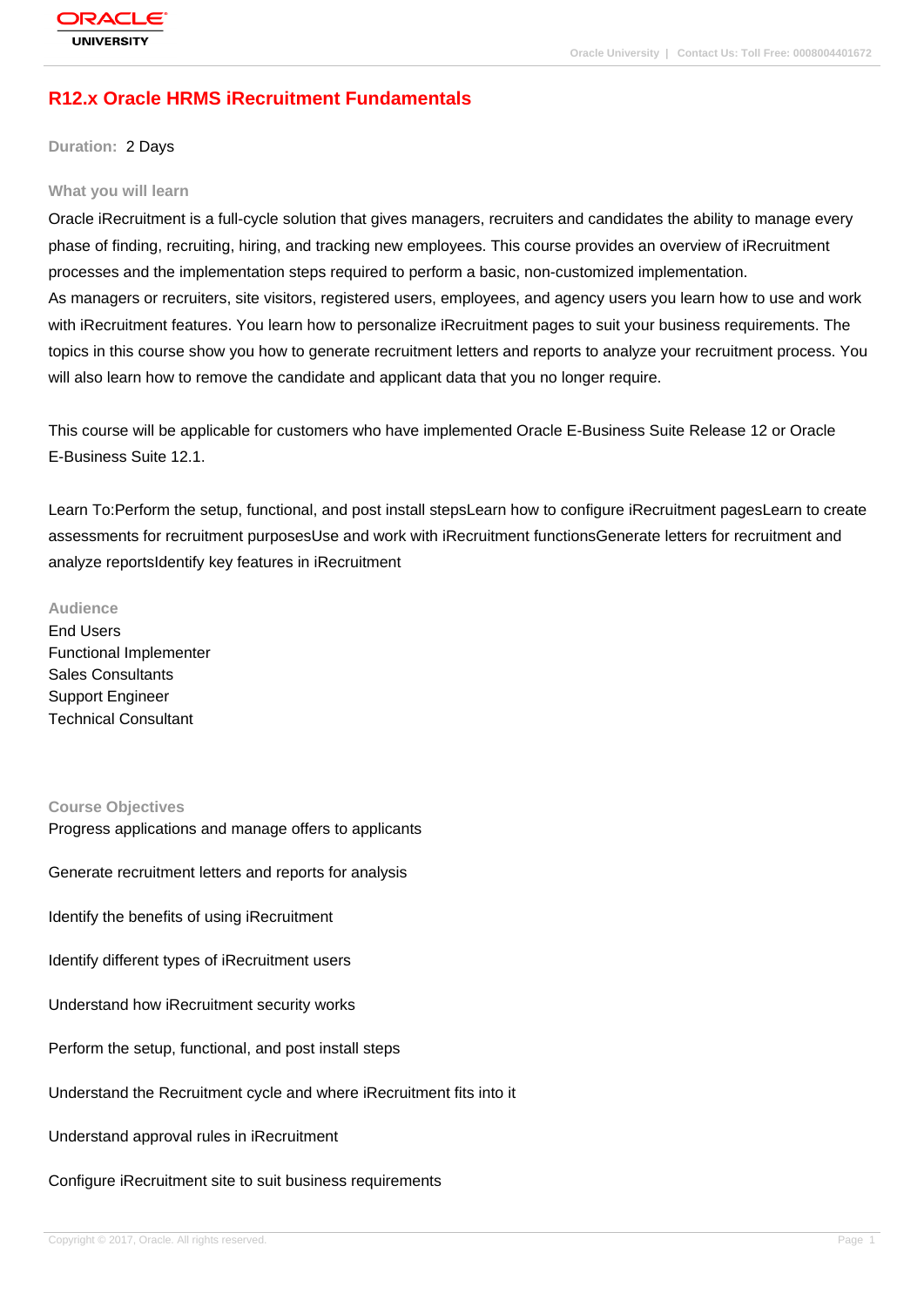Create assessments for registration and job application processes

Create common job descriptions

Create and manage vacancies in iRecruitment

Use the site visitor functionality

Register in iRecruitment and use registered user functionality

Apply for jobs and complete job application test

Process candidates

#### **Course Topics**

## **Overview of Oracle iRecruitment**

Identifying iRecruitment features Learning about the benefits of iRecruitment Describing different iRecruitment Users Explaining how iRecruitment security works Understanding the concept of People in iRecruitment Understanding the Approval process in iRecruitment Discussing how iRecruitment fits in with Oracle HRMS and HRMSi

#### **Implement Oracle iRecruitment**

Understanding implementation cycle for iRecruitment Setting up work structures details to work with iRecruitment Creating Recruiting Site information Setting base URL profile options Adding iRecruitment menus to required users Setting up offers and assessments Configure approvals Completing Post Install steps

## **Configuring iRecruitment Pages**

Understanding Personalization Levels in iRecruitment Enabling Profile Options for Personalization Learning about personalization components Changing and Displaying Fields in iRecruitment Pages Adding or Editing User Instructions Creating and Displaying Flexfield Segments Configuring a Searchable Flexfield

## **Managers and Recruiters: Assessments**

Understanding assessments Learning about assessment components Creating tests and surveys for the registration and job application processes Analyzing test results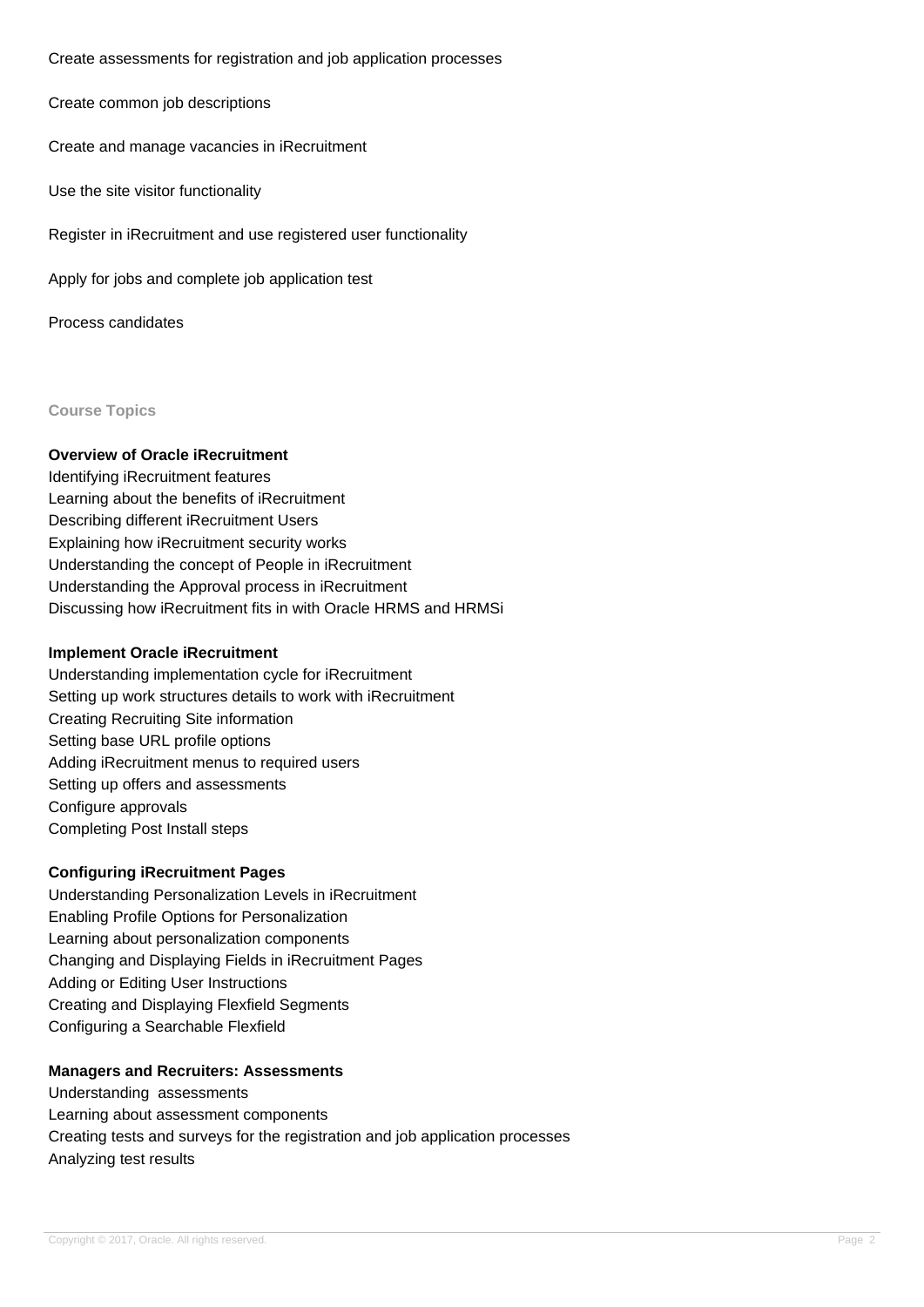## **Managers and Recruiters: Vacancies and Job Posting**

Learning about vacancy and vacancy status concepts Creating default posting values for vacancies Creating Vacancy details Approving Vacancies Posting Vacancies to multiple Recruiting Sites Managing Vacancies

## **Job Seekers: Site Visitors and Registered Users**

Using Site Visitor functionality Searching for jobs using different search options Registering in iRecruitment Creating user account details include a resume online Defining privacy for user accounts Applying for jobs and completing tests online Monitoring job applications

## **Managers and Recruiters: Candidate Processing**

Learning about different search options in iRecruitment Searching the Prospect Pool, Resumes, and Individuals Using different search criteria such as location search and agency search Finding Candidates using the Skills Matching Functionality Processing Candidates and using different options Inviting candidates to apply for jobs

## **Managing Communications**

Understanding iRecruitment Communication Creating Topics and Adding Messages for Recruitment Communication Managing Communication for Multiple Applicants Recording interviews—discuss how using iRecruitment Employee Interview function, employees can update interview rec

## **Managing Interview Tasks**

Creating Interviews for Multiple Applicants Viewing Interview Details

## **Managers and Recruiters: Working with Applicants**

Viewing Applicants' details Progressing Applications Updating Applications Creating offers for applicants Approving offers Sending offers to applicants Managing offers Hiring Successful Applicants using People Management Template and Oracle SSHR

## **Using Employee Interface**

iRecruitment for Employees Managing Employee Referrals Using the iRecruitment Employee Candidate Home Page Providing cross-references to interview tasks explained in the Managing interviews module

## **Agency Users - Working with iRecruitment**